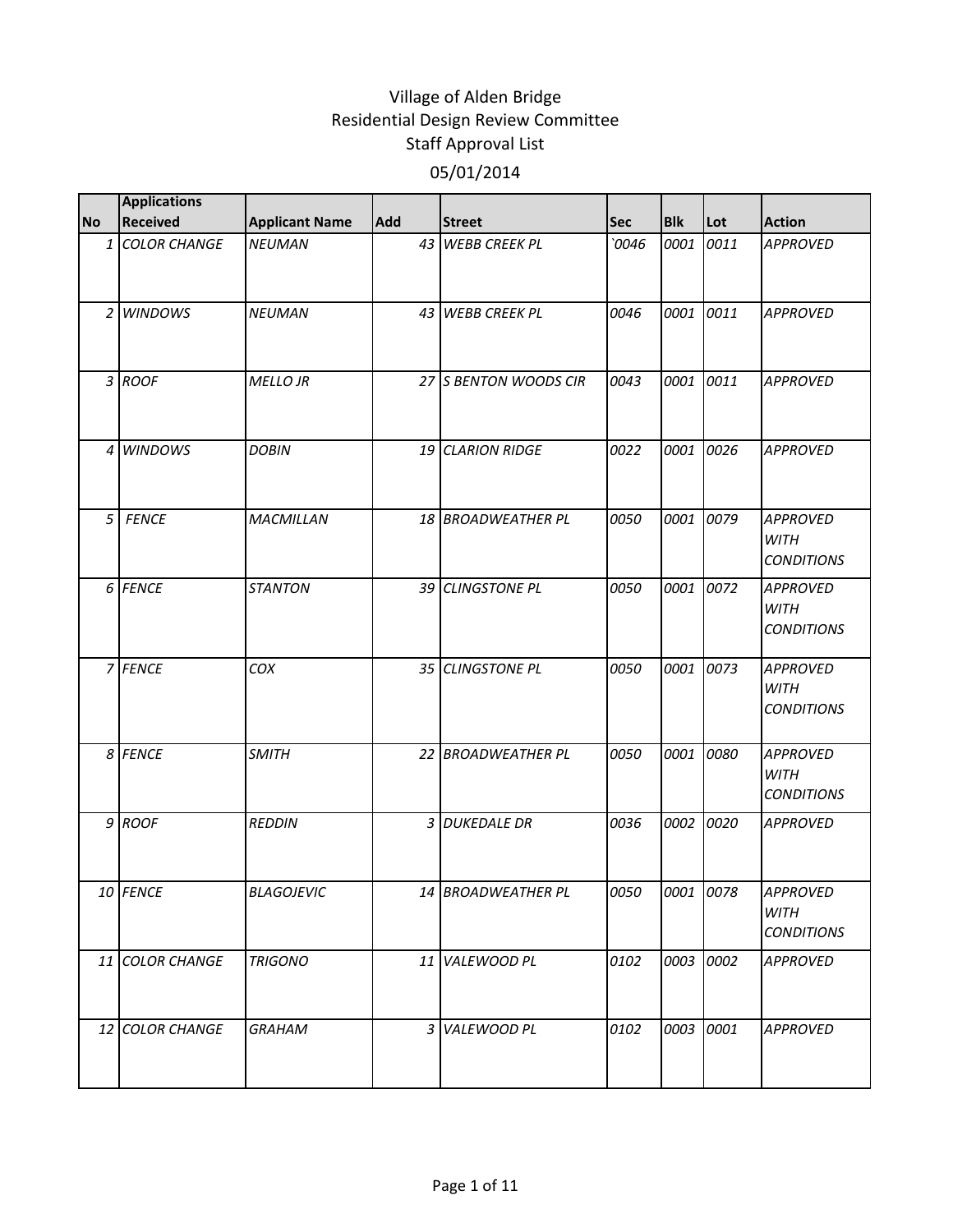|           | <b>Applications</b> |                       |            |                     |            |            |           |                 |
|-----------|---------------------|-----------------------|------------|---------------------|------------|------------|-----------|-----------------|
| <b>No</b> | <b>Received</b>     | <b>Applicant Name</b> | <b>Add</b> | <b>Street</b>       | <b>Sec</b> | <b>Blk</b> | Lot       | <b>Action</b>   |
|           | 13 COLOR CHANGE     | <b>MOFFETT</b>        |            | 23 E TWINVALE LOOP  | 0102       | 0001       | 0013      | <b>APPROVED</b> |
|           | 14 COLOR CHANGE     | <b>SMITH</b>          | 87         | W TWINVALE LOOP     | 0102       | 0001       | 0006      | <b>APPROVED</b> |
|           | 15 COLOR CHANGE     | <b>GRAHAM</b>         |            | 19 E TWINVALE LOOP  | 0102       | 0001       | 0014      | <b>APPROVED</b> |
|           | 16 COLOR CHANGE     | <b>KRISHNAN</b>       |            | 130 SILVER PENNY DR | 0102       | 0002       | 0001      | <b>APPROVED</b> |
|           | 17 COLOR CHANGE     | <b>DEGUERRA</b>       |            | 138 CORNFLOWER DR   | 0102       | 0003       | 0009      | <b>APPROVED</b> |
|           | 18 COLOR CHANGE     | <b>KHOURY</b>         |            | 126 SILVER PENNY DR | 0102       | 0002       | 0002      | <b>APPROVED</b> |
|           | 19 COLOR CHANGE     | <b>ZEPEDA</b>         |            | 122 CORNFLOWER DR   | 0102       | 0003       | 0013      | <b>APPROVED</b> |
|           | 20 COLOR CHANGE     | <b>HILTON</b>         |            | 118 CORNFLOWER DR   | 0102       | 0003       | 0014      | <b>APPROVED</b> |
|           | 21 COLOR CHANGE     | LENZ                  |            | 106 CORNFLOWER DR   | 0102       | 0003       | 0017      | <b>APPROVED</b> |
|           | 22 COLOR CHANGE     | <b>KOJAK</b>          |            | 39 E TWINVALE LOOP  | 0102       | 0001       | 0009      | <b>APPROVED</b> |
|           | 23 COLOR CHANGE     | <b>VITTA</b>          |            | 35 E TWINVALE LOOP  | 0102       |            | 0001 0010 | <b>APPROVED</b> |
|           | 24 COLOR CHANGE     | <b>VILLASENOR</b>     |            | 6 VALEWOOD PL       | 0102       | 0002       | 0021      | <b>APPROVED</b> |
|           | 25 COLOR CHANGE     | <b>NICHOLSON</b>      |            | 2 VALEWOOD PL       | 0102       | 0002       | 0022      | <b>APPROVED</b> |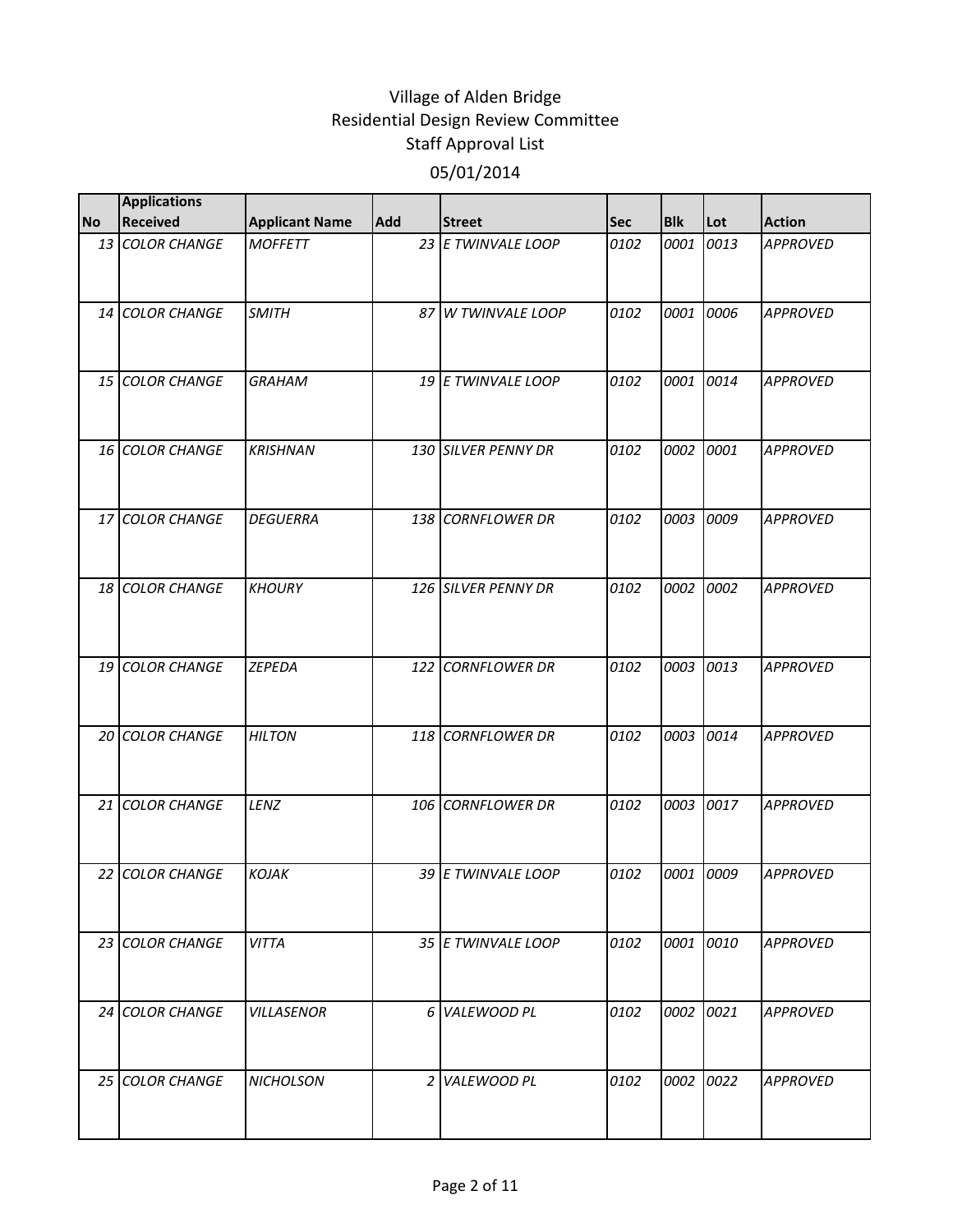|           | <b>Applications</b> |                       |            |                    |            |            |      |                 |
|-----------|---------------------|-----------------------|------------|--------------------|------------|------------|------|-----------------|
| <b>No</b> | <b>Received</b>     | <b>Applicant Name</b> | <b>Add</b> | <b>Street</b>      | <b>Sec</b> | <b>Blk</b> | Lot  | <b>Action</b>   |
|           | 26 COLOR CHANGE     | <b>BILA</b>           |            | 94 W TWINVALE DR   | 0102       | 0002       | 0010 | <b>APPROVED</b> |
|           | 27 COLOR CHANGE     | <b>MISELDINE</b>      |            | 70 W TWINVALE LOOP | 0102       | 0003       | 0026 | <b>APPROVED</b> |
|           | 28 COLOR CHANGE     | <b>GREEN</b>          |            | 74 W TWINVALE LOOP | 0102       | 0003       | 0025 | <b>APPROVED</b> |
|           | 29 COLOR CHANGE     | <b>THOMAN</b>         |            | 98 W TWINVALE DR   | 0102       | 0002       | 0009 | <b>APPROVED</b> |
|           | 30 COLOR CHANGE     | <b>GONZALEZ</b>       |            | 110 W TWINVALE DR  | 0102       | 0002       | 0006 | <b>APPROVED</b> |
|           | 31 COLOR CHANGE     | <b>LEHMANN</b>        |            | 114 W TWINVALE DR  | 0102       | 0002       | 0005 | <b>APPROVED</b> |
|           | 32 COLOR CHANGE     | <b>AWWAD</b>          |            | 30 VALEWOOD PL     | 0102       | 0002       | 0015 | <b>APPROVED</b> |
|           | 33 COLOR CHANGE     | <b>LEONARD</b>        |            | 102 CORNFLOWER DR  | 0102       | 0003 0018  |      | <b>APPROVED</b> |
|           | 34 COLOR CHANGE     | <b>CLABORN</b>        |            | 26 VALEWOOD PL     | 0102       | 0002       | 0016 | <b>APPROVED</b> |
|           | 35 COLOR CHANGE     | <b>JACKSON</b>        |            | 111 CORNFLOWER DR  | 0102       | 0003       | 0004 | <b>APPROVED</b> |
|           | 36 COLOR CHANGE     | <b>POLACK</b>         |            | 78 CORNFLOWER DR   | 0102       | 0003 0024  |      | <b>APPROVED</b> |
|           | 37 COLOR CHANGE     | <b>LEHMANN</b>        |            | 82 CORNFLOWER DR   | 0102       | 0003       | 0023 | <b>APPROVED</b> |
|           | 38 COLOR CHANGE     | <b>SCHROEDER</b>      |            | 103 CORNFLOWER DR  | 0102       | 0003       | 0003 | <b>APPROVED</b> |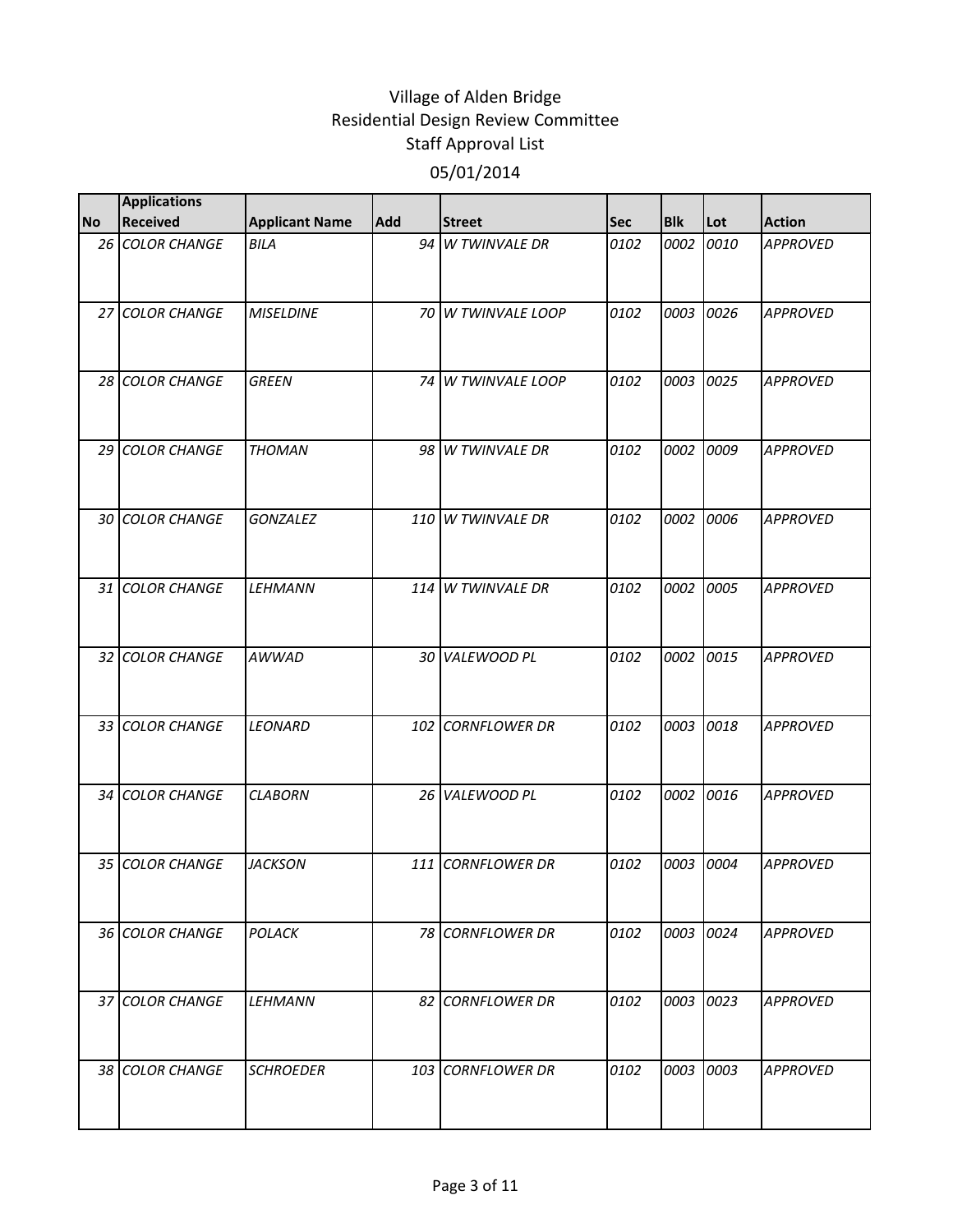|           | <b>Applications</b>    |                       |            |                    |            |            |      |                 |
|-----------|------------------------|-----------------------|------------|--------------------|------------|------------|------|-----------------|
| <b>No</b> | <b>Received</b>        | <b>Applicant Name</b> | <b>Add</b> | <b>Street</b>      | <b>Sec</b> | <b>Blk</b> | Lot  | <b>Action</b>   |
|           | 39 COLOR CHANGE        | <b>COOKE</b>          |            | 58 W TWINVALE LOOP | 0102       | 0003       | 0029 | <b>APPROVED</b> |
|           | 40 COLOR CHANGE        | <b>LADIMIR</b>        |            | 134 CORNFLOWER DR  | 0102       | 0003       | 0010 | <b>APPROVED</b> |
|           | 41 COLOR CHANGE        | <b>TORESON</b>        |            | 90 CORNFLOWER DR   | 0102       | 0003       | 0021 | <b>APPROVED</b> |
|           | 42 COLOR CHANGE        | ERDMANN               |            | 22 VALEWOOD PL     | 0102       | 0002       | 0017 | <b>APPROVED</b> |
|           | 43 COLOR CHANGE        | <b>BOSLEY</b>         |            | 54 W TWINVALE LOOP | 0102       | 0003       | 0030 | <b>APPROVED</b> |
|           | 44 COLOR CHANGE        | DAVID                 |            | 78 W TWINVALE DR   | 0102       | 0002       | 0014 | <b>APPROVED</b> |
|           | 45 COLOR CHANGE        | PARSLEY               |            | 82 W TWINVALE DR   | 0102       | 0002       | 0013 | <b>APPROVED</b> |
|           | 46 COLOR CHANGE        | <b>NUNEZ</b>          |            | 91 W TWINVALE LOOP | 0102       | 0001       | 0005 | <b>APPROVED</b> |
|           | 47 COLOR CHANGE        | <b>IBRAHIM</b>        |            | 122 SILVERPENNY DR | 0102       | 0002       | 0003 | <b>APPROVED</b> |
|           | 48 COLOR CHANGE        | <b>VITTA</b>          |            | 35 E TWINVALE LOOP | 0102       | 0001       | 0010 | <b>APPROVED</b> |
|           | 49 COLOR CHANGE        | <b>BILA</b>           |            | 94 W TWINVALE DR   | 0102       | 0002 0010  |      | <b>APPROVED</b> |
|           | <b>50 COLOR CHANGE</b> | <b>THANOS</b>         |            | 66 W TWINVALE LOOP | 0102       | 0003       | 0027 | <b>APPROVED</b> |
|           | 51 COLOR CHANGE        | <b>PRICE</b>          |            | 95 W TWINVALE LOOP | 0102       | 0001       | 0004 | <b>APPROVED</b> |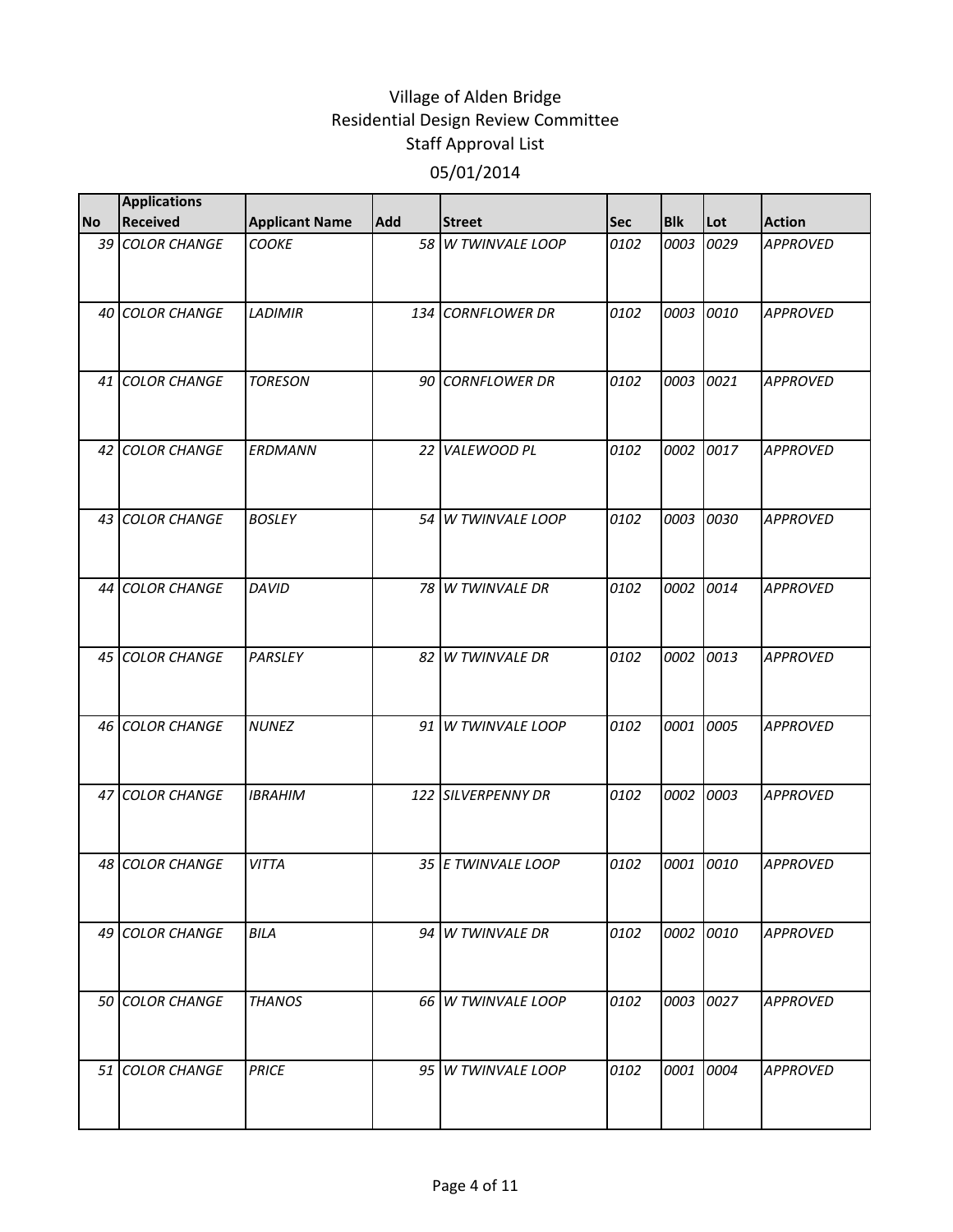|           | <b>Applications</b> |                       |     |                      |            |            |      |                  |
|-----------|---------------------|-----------------------|-----|----------------------|------------|------------|------|------------------|
| <b>No</b> | <b>Received</b>     | <b>Applicant Name</b> | Add | <b>Street</b>        | <b>Sec</b> | <b>Blk</b> | Lot  | <b>Action</b>    |
|           | 52 COLOR CHANGE     | <b>MONTALVO</b>       |     | 99 W TWINVALE LOOP   | 0102       | 0001       | 0003 | <b>APPROVED</b>  |
|           | 53 COLOR CHANGE     | <b>COLE</b>           | 102 | W TWINVALE LOOP      | 0102       | 0002       | 0008 | <b>APPROVED</b>  |
|           | 54 COLOR CHANGE     | <b>VITTA</b>          |     | 27 E TWINVALE LOOP   | 0102       | 0001       | 0012 | <b>APPROVED</b>  |
|           | 55 COLOR CHANGE     | <b>GOLDMAN</b>        | 62  | W TWINVALE LOOP      | 0102       | 0003       | 0028 | <b>APPROVED</b>  |
|           | 56 COLOR CHANGE     | <b>RUSSELL</b>        | 42  | W TWINVALE LOOP      | 0102       | 0003       | 0033 | <b>APPROVED</b>  |
|           | 57 COLOR CHANGE     | <b>GREER</b>          |     | 38 W TWINVALE LOOP   | 0102       | 0003       | 0034 | <b>APPROVED</b>  |
|           | 58 COLOR CHANGE     | MALIK                 |     | 31 E TWINVALE LOOP   | 0102       | 0001       | 0011 | <b>APPROVED</b>  |
|           | 59 COLOR CHANGE     | <b>SMITH</b>          | 106 | W TWINVALE DR        | 0102       | 0002 0007  |      | <b>APPROVED</b>  |
|           | 60 COLOR CHANGE     | POLACK                | 18  | VALEWOOD PL          | 0102       | 0002       | 0018 | <b>APPROVED</b>  |
|           | 61 COLOR CHANGE     | <b>FERNANDEZ</b>      | 130 | <b>CORNFLOWER DR</b> | 0102       | 0003       | 0011 | <b>APPROV ED</b> |
|           | 62 COLOR CHANGE     | <b>DEGRUY</b>         |     | 94 CORNFLOWER DR     | 0102       | 0003 0020  |      | <b>APPROVED</b>  |
|           | 63 COLOR CHANGE     | <b>SURMAN</b>         | 126 | <b>CORNFLOWER DR</b> | 0102       | 0003       | 0012 | <b>APPROVED</b>  |
|           | 64 COLOR CHANGE     | <b>DWORZAK</b>        |     | 119 CORNFLOWER DR    | 0102       | 0003       | 0006 | <b>APPROVED</b>  |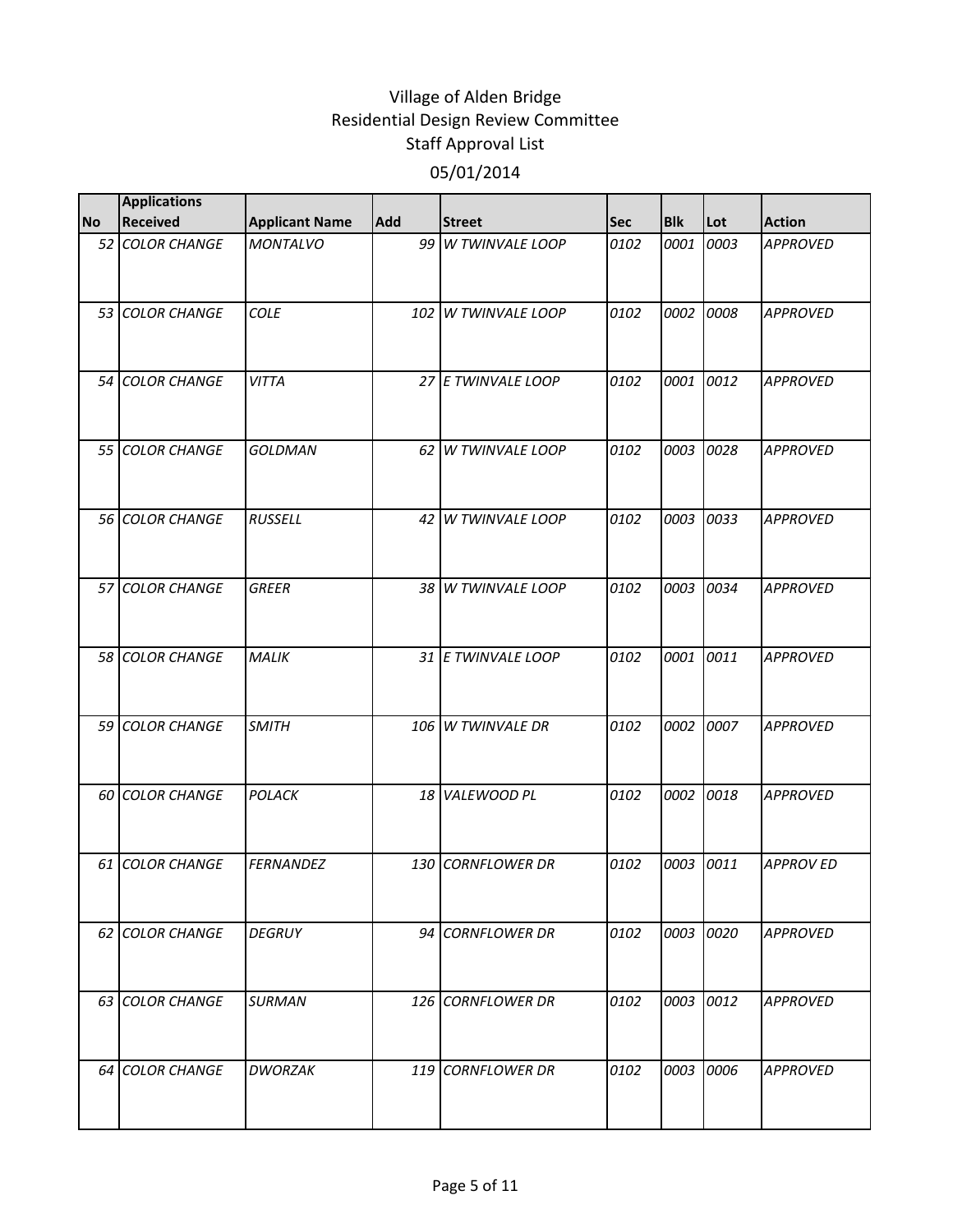|           | <b>Applications</b>    |                       |     |                     |            |            |      |                 |
|-----------|------------------------|-----------------------|-----|---------------------|------------|------------|------|-----------------|
| <b>No</b> | <b>Received</b>        | <b>Applicant Name</b> | Add | <b>Street</b>       | <b>Sec</b> | <b>Blk</b> | Lot  | <b>Action</b>   |
|           | 65 COLOR CHANGE        | <b>MCPARLAND</b>      |     | 7 E TWINVALE LOOP   | 0102       | 0001       | 0017 | <b>APPROVED</b> |
|           | <b>66 COLOR CHANGE</b> | <b>POLOCK</b>         |     | 115 CORNFLOWER DR   | 0102       | 0003       | 0005 | <b>APPROVED</b> |
|           | 67 COLOR CHANGE        | <b>BOWEN</b>          |     | 46 W TWINVALE LOOP  | 0102       | 0003       | 0032 | <b>APPROVED</b> |
|           | 68 COLOR CHANGE        | <b>GARZA</b>          |     | 11 E TWINVALE LOOP  | 0102       | 0001       | 0016 | <b>APPROVED</b> |
|           | 69 COLOR CHANGE        | <b>LOMBEL</b>         |     | 111 W TWINVALE LOOP | 0102       | 0001       | 0001 | <b>APPROVED</b> |
|           | 70 COLOR CHANGE        | LINDSAY               |     | 98 CORNFLOWER DR    | 0102       | 0003       | 0019 | <b>APPROVED</b> |
|           | 71 COLOR CHANGE        | <b>POLOCK</b>         |     | 118 SILVERPENNY DR  | 0102       | 0002       | 0004 | <b>APPROVED</b> |
|           | 72 COLOR CHANGE        | SPRUILL               |     | 123 CORNFLOWER DR   | 0102       | 0003       | 0007 | <b>APPROVED</b> |
|           | 73 COLOR CHANGE        | <b>GONZALEZ</b>       |     | 86 W TWINVALE DR    | 0102       | 0002       | 0012 | <b>APPROVED</b> |
|           | 74 COLOR CHANGE        | <b>OBREGON</b>        | 90  | W TWINVALE DR       | 0102       | 0002       | 0011 | <b>APPROVED</b> |
|           | 75 COLOR CHANGE        | <b>VITTA</b>          |     | 103 W TWINVALE LOOP | 0102       | 0001 0002  |      | <b>APPROVED</b> |
|           | 76 COLOR CHANGE        | <b>BOCK</b>           |     | 83 W TWINVALE LOOP  | 0102       | 0001       | 0007 | <b>APPROVED</b> |
|           | 77 COLOR CHANGE        | <b>POWELL</b>         |     | 114 CORNFLOWER DR   | 0102       | 0003 0015  |      | <b>APPROVED</b> |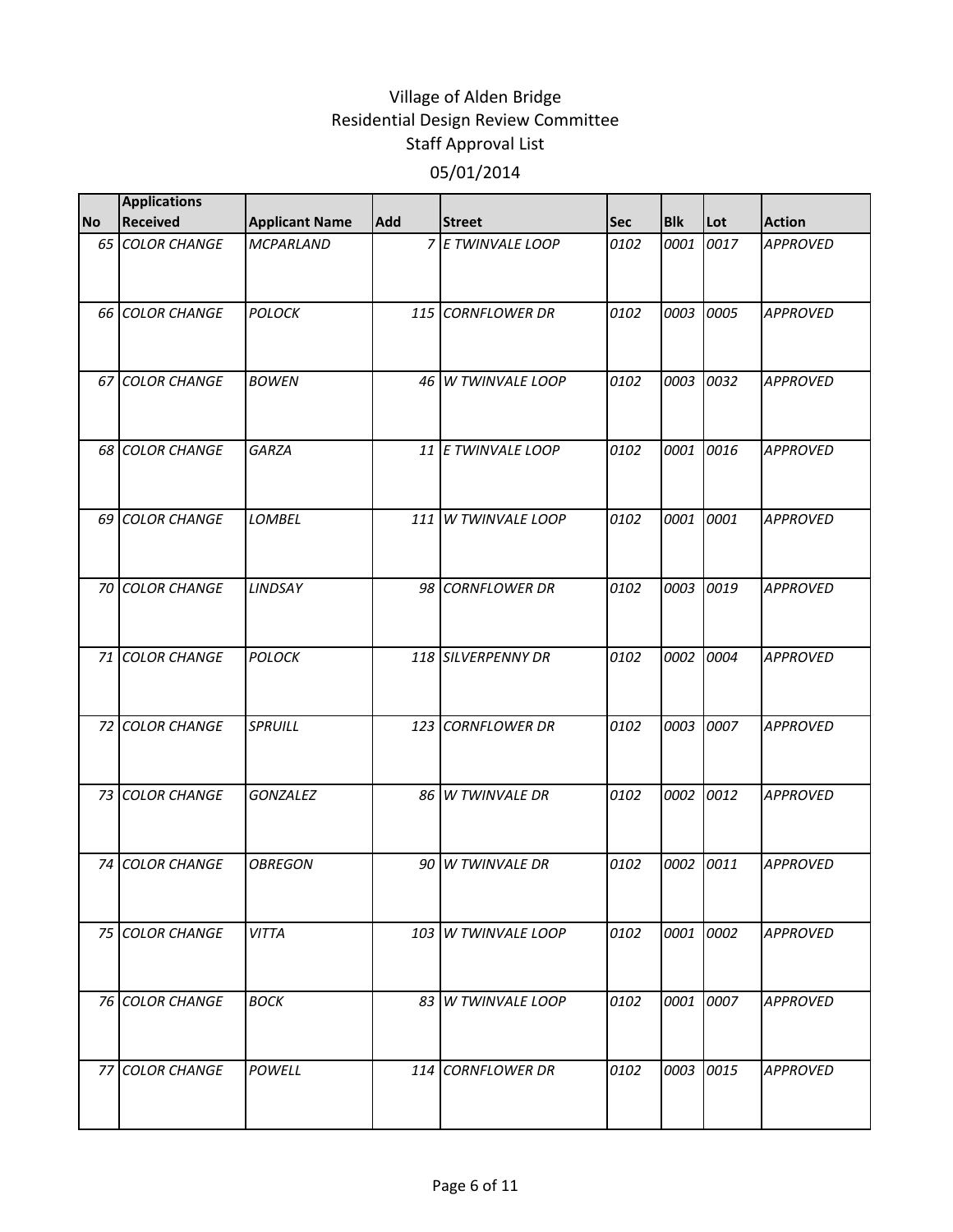|           | <b>Applications</b> |                       |            |                              |            |            |      |                                                     |
|-----------|---------------------|-----------------------|------------|------------------------------|------------|------------|------|-----------------------------------------------------|
| <b>No</b> | <b>Received</b>     | <b>Applicant Name</b> | <b>Add</b> | <b>Street</b>                | <b>Sec</b> | <b>Blk</b> | Lot  | <b>Action</b>                                       |
|           | 78 COLOR CHANGE     | <b>GIBBS</b>          |            | 127 CORNFLOWER DR            | 0102       | 0003       | 0008 | <b>APPROVED</b>                                     |
|           | 79 COLOR CHANGE     | <b>BOCK</b>           |            | 79 W TWINVALE LOOP           | 0102       | 0001       | 0008 | <b>APPROVED</b>                                     |
|           | 80 COLOR CHANGE     | GUIN                  |            | 50 W TWINVALE LOOP           | 0102       | 0003       | 0031 | <b>APPROVED</b>                                     |
|           | 81 COLOR CHANGE     | POLACK                |            | 14 VALEWOOD PL               | 0102       | 0002       | 0019 | <b>APPROVED</b>                                     |
|           | 82 COLOR CHANGE     | <b>LOMBEL</b>         |            | 15 E TWINVALE LOOP           | 0102       | 0001       | 0015 | <b>APPROVED</b>                                     |
|           | 83 COLOR CHANGE     | <b>LINDSTROM</b>      |            | 110 CORNFLOWER DR            | 0102       | 0003       | 0016 | <b>APPROVED</b>                                     |
|           | 84 COLOR CHANGE     | <b>POLACK</b>         | 10         | <b>VALEWOOD PL</b>           | 0102       | 0002       | 0020 | <b>APPROVED</b>                                     |
|           | 85 DOORS            | <b>NORTON</b>         |            | 34 W GREENHILL TERRACE<br>PL | 0087       | 0002       | 0010 | <b>APPROVED</b><br><b>WITH</b><br><b>CONDITIONS</b> |
|           | 86 WINDOWS          | LOVELL                |            | 95 ALDEN GLEN DR             | 0020       | 0001       | 0024 | <b>APPROVED</b>                                     |
|           | 87 FENCE            | PILLSBURY             |            | 3 POCKET FLOWER CT           | 0016       | 0001       | 0009 | <b>APPROVED</b>                                     |
|           | 88 DECK             | PILLSBURY             |            | 3 POCKET FLOWER CT           | 0016       | 0001       | 0009 | <b>APPROVED</b>                                     |
|           | 89 COLOR CHANGE     | <b>CARRONE</b>        |            | 3 E TWINVALE LOOP            | 0102       | 0001       | 0018 | <b>APPROVED</b>                                     |
|           | 90 COLOR CHANGE     | <b>GRAHAM</b>         |            | 86 CORNFLOWER DR             | 0102       | 0003       | 0022 | <b>APPROVED</b>                                     |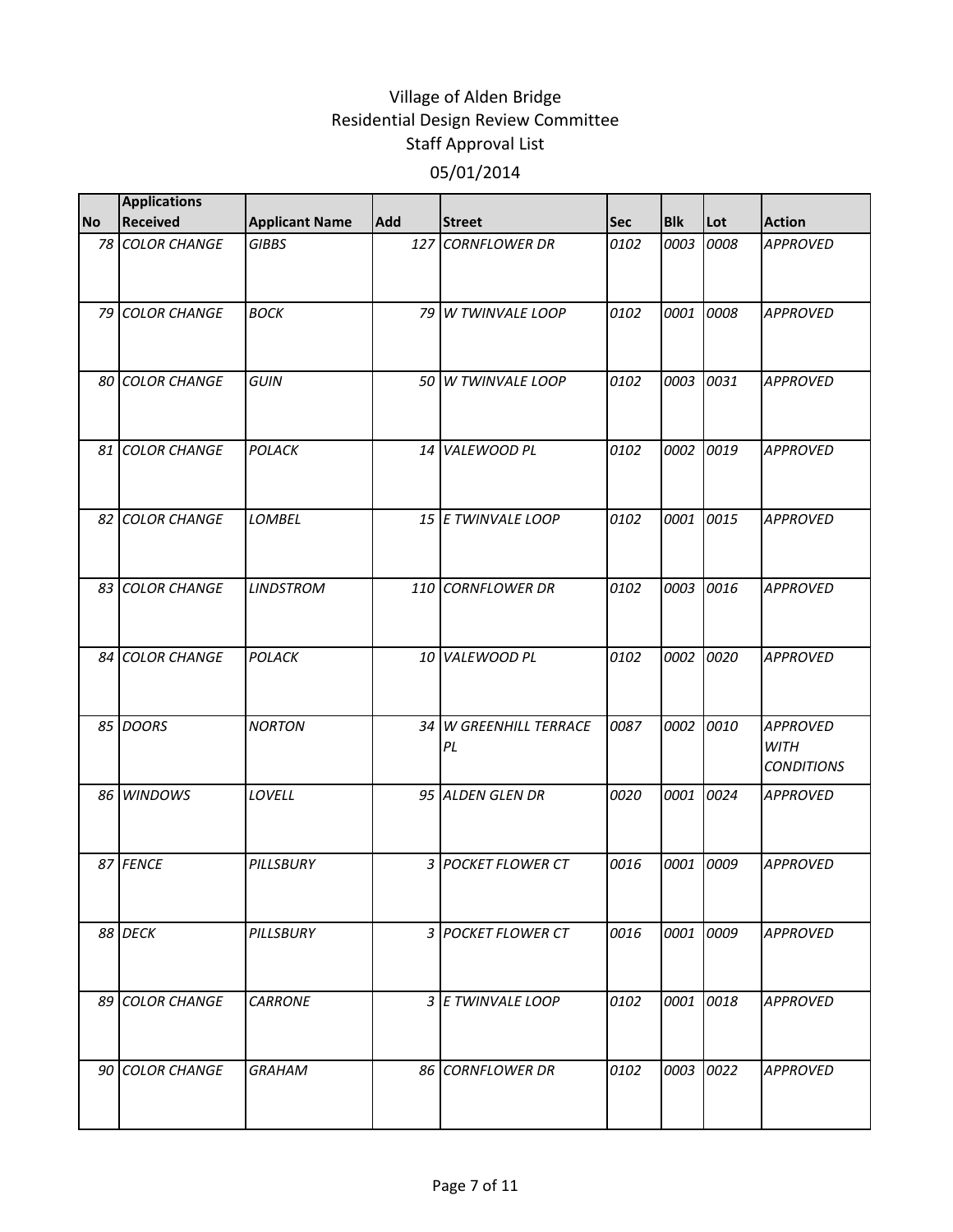|           | <b>Applications</b>    |                       |            |                                     |            |            |      |                                                     |
|-----------|------------------------|-----------------------|------------|-------------------------------------|------------|------------|------|-----------------------------------------------------|
| <b>No</b> | <b>Received</b>        | <b>Applicant Name</b> | <b>Add</b> | <b>Street</b>                       | <b>Sec</b> | <b>Blk</b> | Lot  | <b>Action</b>                                       |
|           | 91 COLOR CHANGE        | <b>SALEH</b>          |            | 55 ALDEN GLEN DR                    | 0020       | 0001       | 0014 | <b>APPROVED</b>                                     |
|           | 92 TREE REMOVAL        | <b>ZULINSKI</b>       |            | 119 N ACACIA PARK CIR               | 0028       | 0004       | 0013 | <b>APPROVED</b>                                     |
|           | 93 PATIO               | <b>MAYO</b>           |            | 90 E FAIRBRANCH CIR                 | 0044       | 0001       | 0026 | <b>APPROVED</b>                                     |
|           | 94 SUMMER KITCHEN MAYO |                       |            | 90 E FAIRBRANCH CIR                 | 0044       | 0001       | 0026 | <b>APPROVED</b><br><b>WITH</b><br><b>CONDITIONS</b> |
|           | 95 PATIO               | <b>OCARROLL</b>       |            | 39 S OLD CEDAR CIR                  | 0019       | 0001       | 0016 | <b>APPROVED</b>                                     |
|           | 96 PATIO COVER         | <b>OCARROLL</b>       |            | 39 S OLD CEDAR CIR                  | 0019       | 0001       | 0016 | <b>APPROVED</b><br><b>WITH</b><br><b>CONDITIONS</b> |
|           | 97 PATIO COVER         | <b>MCKEOUGH</b>       |            | 66 E SANDALBRANCH CIR               | 0018       | 0001       | 0024 | <b>APPROVED</b><br><b>WITH</b><br><b>CONDITIONS</b> |
|           | 98 TREE REMOVAL        | <b>MCKEOUGH</b>       |            | 66 E SANDALBRANCH CIR               | 0018       | 0001       | 0024 | <b>APPROVED</b>                                     |
|           | 99 PATIO               | SALVADOR              |            | 15 COLUMNBERRY CT                   | 0084       | 0002       | 0024 | <b>APPROVED</b>                                     |
|           | 100 FENCE              | POSEY                 | 82         | <b>GLENTRACE CIR</b>                | 0056       | 0001       | 0006 | <b>APPROVED</b>                                     |
|           | 101 FENCE              | <b>ROMERO</b>         |            | 161 E ELM CRESCENT                  | 0004       | 0002       | 0004 | <b>APPROVED</b>                                     |
|           | 102 ROOF               | GARZA                 |            | 30 S HAWTHORNE HOLLOW<br><b>CIR</b> | 0086       | 0001       | 0079 | <b>APPROVED</b>                                     |
|           | 103 ROOF               | <b>CLAYBOUGH</b>      |            | 98 N BROOKSEDGE CIR                 | 0058       | 0002       | 0016 | <b>APPROVED</b>                                     |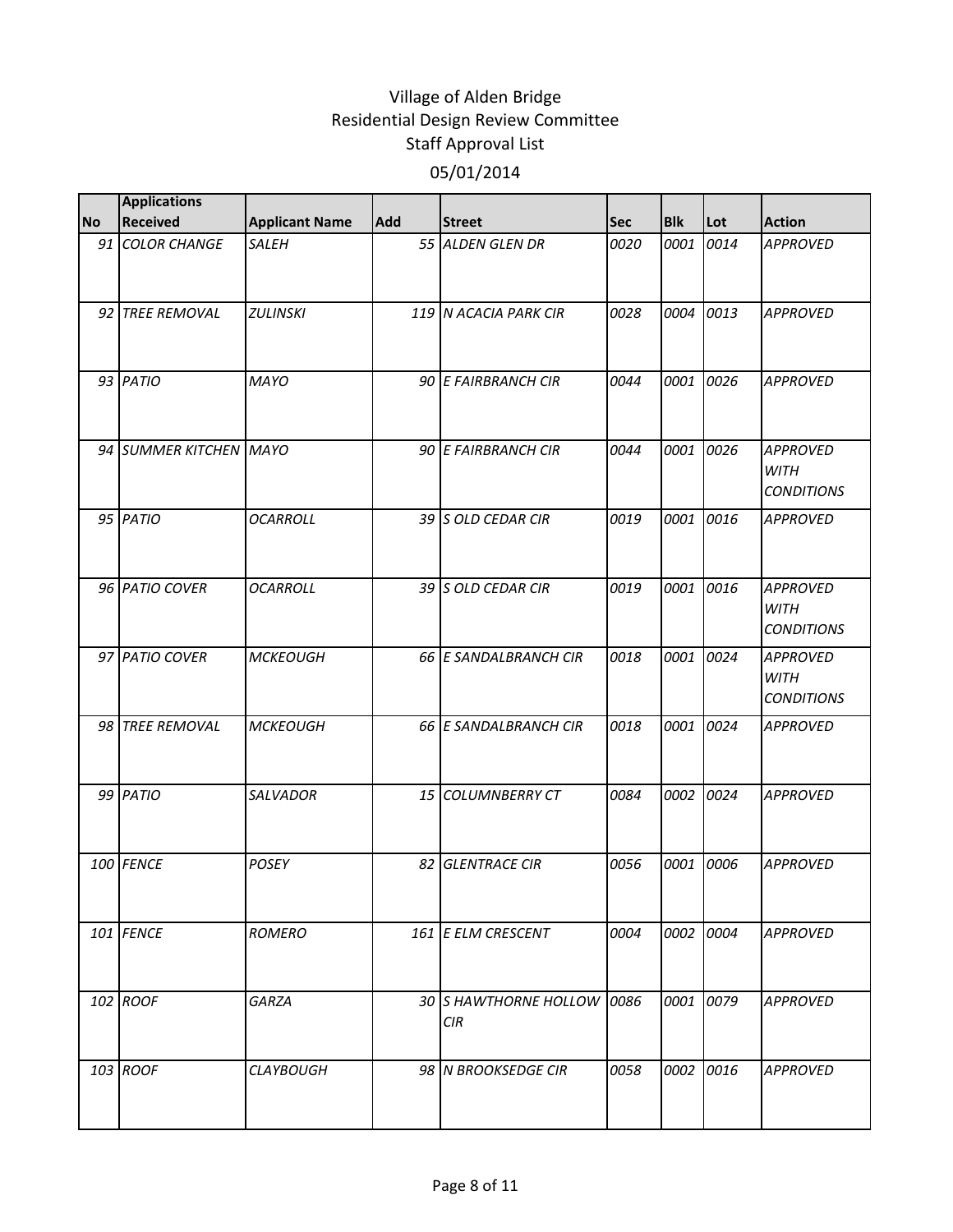|           | <b>Applications</b> |                       |            |                        |            |            |      |                                                     |
|-----------|---------------------|-----------------------|------------|------------------------|------------|------------|------|-----------------------------------------------------|
| <b>No</b> | <b>Received</b>     | <b>Applicant Name</b> | <b>Add</b> | <b>Street</b>          | <b>Sec</b> | <b>Blk</b> | Lot  | <b>Action</b>                                       |
|           | 104 GENERATOR       | <b>RAGUSA</b>         |            | 11 FREESTONE PL        | 0049       | 0001       | 0028 | <b>APPROVED</b><br><b>WITH</b><br><b>CONDITIONS</b> |
|           | 105 FENCE           | <b>MCMICHAEL</b>      |            | 2 SCENIC MILL PL       | 0009       | 0003       | 0009 | <b>APPROVED</b><br><b>WITH</b><br><b>CONDITIONS</b> |
|           | 106 ROOF            | <b>MERIDA</b>         |            | 23 ALDEN GLEN DR       | 0020       | 0001       | 0006 | <b>APPROVED</b>                                     |
|           | 107 FENCE           | <b>ROMA</b>           |            | 30 CURRYMEAD PL        | 0069       | 0001       | 0007 | <b>APPROVED</b>                                     |
|           | 108 COLOR CHANGE    | <b>LASKOWSKI</b>      |            | 39 HERMIT THRUSH PL    | 0079       | 0001       | 0044 | <b>APPROVED</b>                                     |
|           | 109 FENCE           | <b>ROSSI</b>          |            | 45 SILVER CRESCENT CIR | 0001       | 0002       | 0021 | <b>APPROVED</b>                                     |
|           | 110 STORAGE SHED    | <b>ALLEN</b>          |            | 11 TAUPEWOOD PL        | 0074       | 0003       | 0042 | <b>APPROVED</b>                                     |
|           | 111 DECK            | <b>MONTAG</b>         |            | 19 HOWELL CREEK PL     | 0036       | 0003       | 0054 | <b>APPROVED</b><br><b>WITH</b><br><b>CONDITIONS</b> |
|           | 112 SPA             | <b>MONTAG</b>         |            | 19 HOWELL CREEK PL     | 0036       | 003        | 0054 | <b>APPROVED</b><br><b>WITH</b><br><b>CONDITIONS</b> |
|           | 113 DECK            | <b>PFISTER</b>        |            | 34 WINTERGREEN TR      | 0048       | 0001       | 0036 | <b>APPROVED</b><br><b>WITH</b><br><b>CONDITIONS</b> |
|           | 114 PATIO COVER     | <b>ARNOLD</b>         |            | 34 ORCHARD DALE CIR    | 0047       | 0001       | 0029 | <b>APPROVED</b><br><b>WITH</b><br><b>CONDITIONS</b> |
|           | 115 WALKWAY         | <b>ANDERSON</b>       |            | 14 RILLWOOD PL         | 0050       | 0002       | 0029 | <b>APPROVED</b>                                     |
|           | 116 WALKWAY         | <b>ANDERSON</b>       |            | 14 RILLWOOD PL         | 0050       | 0002       | 0029 | <b>APPROVED</b>                                     |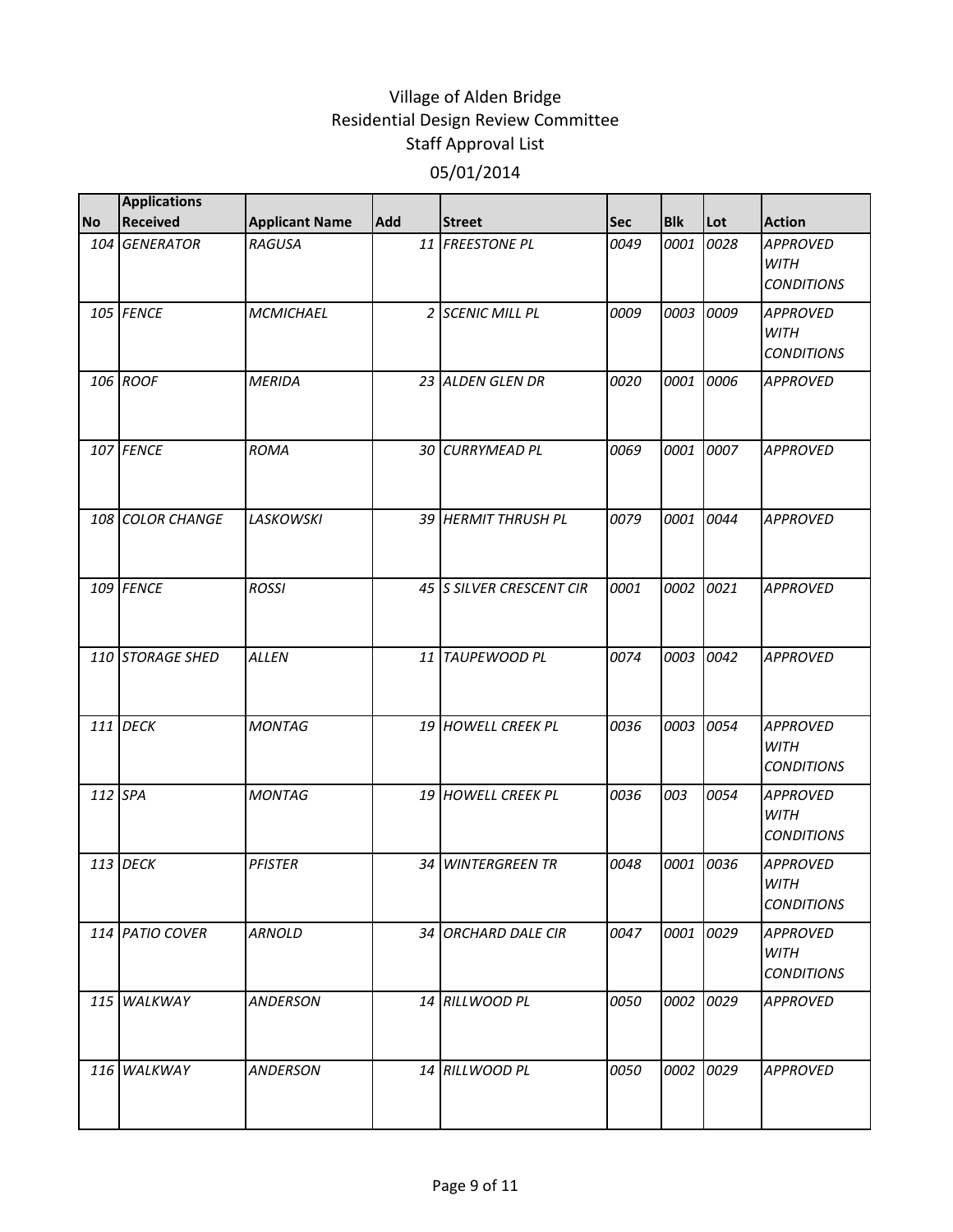| 117 FENCE<br>14 RILLWOOD PL<br>0050<br>0002<br>0029<br><b>APPROVED</b><br><b>ANDERSON</b><br><b>WITH</b><br><b>CONDITIONS</b><br>118 SPA<br>0036<br>0001<br>0015<br><b>ARNOLD</b><br>86 IN BETHANY BEND CIR<br><b>APPROVED</b><br><b>WITH</b><br><b>CONDITIONS</b><br>119 PATIO<br>0036<br>0015<br><b>ARNOLD</b><br>86 IN BETHANY BEND CIR<br>0001<br><b>APPROVED</b><br><b>WITH</b><br><b>CONDITIONS</b><br>0036<br><b>BAKER</b><br>43 N GOLDENVINE CIR<br>0065<br>0002<br>120 PATIO COVER<br><b>APPROVED</b><br>WITH<br><b>CONDITIONS</b><br>121 FIREPLACE<br><b>BAKER</b><br>0065<br>0002<br>0036<br>43 N GOLDENVINE CIR<br><b>APPROVED</b><br><b>WITH</b><br><b>CONDITIONS</b><br>122 POOL<br>6 BELCARRA PL<br>0058<br>0003<br>0034<br><b>SIMPSON</b><br><b>APPROVED</b><br><b>WITH</b><br><b>CONDITIONS</b><br>123 FIREPIT<br>0049<br>0001<br>0011<br><b>SANDERSON</b><br>15 EDGECLIFF PL<br><b>APPROVED</b><br><b>WITH</b><br><b>CONDITIONS</b><br>124 FENCE<br>3 SCENIC MILL PL<br>0009<br>0003<br>0008<br><b>POULASSICHIDIS</b><br><b>APPROVED</b><br><b>WITH</b><br><b>CONDITIONS</b><br>125 ROOF<br>101 SUMMER LARK PL<br>0003<br><b>CHANCE</b><br>0010<br>0001<br><b>APPROVED</b><br>126 FENCE<br><b>PIRO</b><br>59 ALDEN GLEN DR<br>0020<br>0001<br>0015<br><b>APPROVED</b><br><b>WITH</b><br><b>CONDITIONS</b><br>127 ROOF<br>GARZA<br>0086<br>0002 0024<br>19 S. HAWTHORNE<br><b>APPROVED</b><br><b>HOLLOW CIR</b><br>128 FENCE<br>0009<br>0003<br>0037<br>GARRETT<br>86 E GREEN GABLES CIR<br><b>APPROVED</b><br><b>WITH</b><br><b>CONDITIONS</b><br>129 FENCE<br>95 E GREEN GABLES CIR<br>0009<br>0001<br>0044<br><b>MCGINNISS</b><br><b>APPROVED</b><br><b>WITH</b><br><b>CONDITIONS</b> |           | <b>Applications</b><br><b>Received</b> |                       | <b>Add</b> |               |     | <b>Blk</b> | Lot | <b>Action</b> |
|-----------------------------------------------------------------------------------------------------------------------------------------------------------------------------------------------------------------------------------------------------------------------------------------------------------------------------------------------------------------------------------------------------------------------------------------------------------------------------------------------------------------------------------------------------------------------------------------------------------------------------------------------------------------------------------------------------------------------------------------------------------------------------------------------------------------------------------------------------------------------------------------------------------------------------------------------------------------------------------------------------------------------------------------------------------------------------------------------------------------------------------------------------------------------------------------------------------------------------------------------------------------------------------------------------------------------------------------------------------------------------------------------------------------------------------------------------------------------------------------------------------------------------------------------------------------------------------------------------------------------------------------------------------------------------------------------------------|-----------|----------------------------------------|-----------------------|------------|---------------|-----|------------|-----|---------------|
|                                                                                                                                                                                                                                                                                                                                                                                                                                                                                                                                                                                                                                                                                                                                                                                                                                                                                                                                                                                                                                                                                                                                                                                                                                                                                                                                                                                                                                                                                                                                                                                                                                                                                                           | <b>No</b> |                                        | <b>Applicant Name</b> |            | <b>Street</b> | Sec |            |     |               |
|                                                                                                                                                                                                                                                                                                                                                                                                                                                                                                                                                                                                                                                                                                                                                                                                                                                                                                                                                                                                                                                                                                                                                                                                                                                                                                                                                                                                                                                                                                                                                                                                                                                                                                           |           |                                        |                       |            |               |     |            |     |               |
|                                                                                                                                                                                                                                                                                                                                                                                                                                                                                                                                                                                                                                                                                                                                                                                                                                                                                                                                                                                                                                                                                                                                                                                                                                                                                                                                                                                                                                                                                                                                                                                                                                                                                                           |           |                                        |                       |            |               |     |            |     |               |
|                                                                                                                                                                                                                                                                                                                                                                                                                                                                                                                                                                                                                                                                                                                                                                                                                                                                                                                                                                                                                                                                                                                                                                                                                                                                                                                                                                                                                                                                                                                                                                                                                                                                                                           |           |                                        |                       |            |               |     |            |     |               |
|                                                                                                                                                                                                                                                                                                                                                                                                                                                                                                                                                                                                                                                                                                                                                                                                                                                                                                                                                                                                                                                                                                                                                                                                                                                                                                                                                                                                                                                                                                                                                                                                                                                                                                           |           |                                        |                       |            |               |     |            |     |               |
|                                                                                                                                                                                                                                                                                                                                                                                                                                                                                                                                                                                                                                                                                                                                                                                                                                                                                                                                                                                                                                                                                                                                                                                                                                                                                                                                                                                                                                                                                                                                                                                                                                                                                                           |           |                                        |                       |            |               |     |            |     |               |
|                                                                                                                                                                                                                                                                                                                                                                                                                                                                                                                                                                                                                                                                                                                                                                                                                                                                                                                                                                                                                                                                                                                                                                                                                                                                                                                                                                                                                                                                                                                                                                                                                                                                                                           |           |                                        |                       |            |               |     |            |     |               |
|                                                                                                                                                                                                                                                                                                                                                                                                                                                                                                                                                                                                                                                                                                                                                                                                                                                                                                                                                                                                                                                                                                                                                                                                                                                                                                                                                                                                                                                                                                                                                                                                                                                                                                           |           |                                        |                       |            |               |     |            |     |               |
|                                                                                                                                                                                                                                                                                                                                                                                                                                                                                                                                                                                                                                                                                                                                                                                                                                                                                                                                                                                                                                                                                                                                                                                                                                                                                                                                                                                                                                                                                                                                                                                                                                                                                                           |           |                                        |                       |            |               |     |            |     |               |
|                                                                                                                                                                                                                                                                                                                                                                                                                                                                                                                                                                                                                                                                                                                                                                                                                                                                                                                                                                                                                                                                                                                                                                                                                                                                                                                                                                                                                                                                                                                                                                                                                                                                                                           |           |                                        |                       |            |               |     |            |     |               |
|                                                                                                                                                                                                                                                                                                                                                                                                                                                                                                                                                                                                                                                                                                                                                                                                                                                                                                                                                                                                                                                                                                                                                                                                                                                                                                                                                                                                                                                                                                                                                                                                                                                                                                           |           |                                        |                       |            |               |     |            |     |               |
|                                                                                                                                                                                                                                                                                                                                                                                                                                                                                                                                                                                                                                                                                                                                                                                                                                                                                                                                                                                                                                                                                                                                                                                                                                                                                                                                                                                                                                                                                                                                                                                                                                                                                                           |           |                                        |                       |            |               |     |            |     |               |
|                                                                                                                                                                                                                                                                                                                                                                                                                                                                                                                                                                                                                                                                                                                                                                                                                                                                                                                                                                                                                                                                                                                                                                                                                                                                                                                                                                                                                                                                                                                                                                                                                                                                                                           |           |                                        |                       |            |               |     |            |     |               |
|                                                                                                                                                                                                                                                                                                                                                                                                                                                                                                                                                                                                                                                                                                                                                                                                                                                                                                                                                                                                                                                                                                                                                                                                                                                                                                                                                                                                                                                                                                                                                                                                                                                                                                           |           |                                        |                       |            |               |     |            |     |               |
|                                                                                                                                                                                                                                                                                                                                                                                                                                                                                                                                                                                                                                                                                                                                                                                                                                                                                                                                                                                                                                                                                                                                                                                                                                                                                                                                                                                                                                                                                                                                                                                                                                                                                                           |           |                                        |                       |            |               |     |            |     |               |
|                                                                                                                                                                                                                                                                                                                                                                                                                                                                                                                                                                                                                                                                                                                                                                                                                                                                                                                                                                                                                                                                                                                                                                                                                                                                                                                                                                                                                                                                                                                                                                                                                                                                                                           |           |                                        |                       |            |               |     |            |     |               |
|                                                                                                                                                                                                                                                                                                                                                                                                                                                                                                                                                                                                                                                                                                                                                                                                                                                                                                                                                                                                                                                                                                                                                                                                                                                                                                                                                                                                                                                                                                                                                                                                                                                                                                           |           |                                        |                       |            |               |     |            |     |               |
|                                                                                                                                                                                                                                                                                                                                                                                                                                                                                                                                                                                                                                                                                                                                                                                                                                                                                                                                                                                                                                                                                                                                                                                                                                                                                                                                                                                                                                                                                                                                                                                                                                                                                                           |           |                                        |                       |            |               |     |            |     |               |
|                                                                                                                                                                                                                                                                                                                                                                                                                                                                                                                                                                                                                                                                                                                                                                                                                                                                                                                                                                                                                                                                                                                                                                                                                                                                                                                                                                                                                                                                                                                                                                                                                                                                                                           |           |                                        |                       |            |               |     |            |     |               |
|                                                                                                                                                                                                                                                                                                                                                                                                                                                                                                                                                                                                                                                                                                                                                                                                                                                                                                                                                                                                                                                                                                                                                                                                                                                                                                                                                                                                                                                                                                                                                                                                                                                                                                           |           |                                        |                       |            |               |     |            |     |               |
|                                                                                                                                                                                                                                                                                                                                                                                                                                                                                                                                                                                                                                                                                                                                                                                                                                                                                                                                                                                                                                                                                                                                                                                                                                                                                                                                                                                                                                                                                                                                                                                                                                                                                                           |           |                                        |                       |            |               |     |            |     |               |
|                                                                                                                                                                                                                                                                                                                                                                                                                                                                                                                                                                                                                                                                                                                                                                                                                                                                                                                                                                                                                                                                                                                                                                                                                                                                                                                                                                                                                                                                                                                                                                                                                                                                                                           |           |                                        |                       |            |               |     |            |     |               |
|                                                                                                                                                                                                                                                                                                                                                                                                                                                                                                                                                                                                                                                                                                                                                                                                                                                                                                                                                                                                                                                                                                                                                                                                                                                                                                                                                                                                                                                                                                                                                                                                                                                                                                           |           |                                        |                       |            |               |     |            |     |               |
|                                                                                                                                                                                                                                                                                                                                                                                                                                                                                                                                                                                                                                                                                                                                                                                                                                                                                                                                                                                                                                                                                                                                                                                                                                                                                                                                                                                                                                                                                                                                                                                                                                                                                                           |           |                                        |                       |            |               |     |            |     |               |
|                                                                                                                                                                                                                                                                                                                                                                                                                                                                                                                                                                                                                                                                                                                                                                                                                                                                                                                                                                                                                                                                                                                                                                                                                                                                                                                                                                                                                                                                                                                                                                                                                                                                                                           |           |                                        |                       |            |               |     |            |     |               |
|                                                                                                                                                                                                                                                                                                                                                                                                                                                                                                                                                                                                                                                                                                                                                                                                                                                                                                                                                                                                                                                                                                                                                                                                                                                                                                                                                                                                                                                                                                                                                                                                                                                                                                           |           |                                        |                       |            |               |     |            |     |               |
|                                                                                                                                                                                                                                                                                                                                                                                                                                                                                                                                                                                                                                                                                                                                                                                                                                                                                                                                                                                                                                                                                                                                                                                                                                                                                                                                                                                                                                                                                                                                                                                                                                                                                                           |           |                                        |                       |            |               |     |            |     |               |
|                                                                                                                                                                                                                                                                                                                                                                                                                                                                                                                                                                                                                                                                                                                                                                                                                                                                                                                                                                                                                                                                                                                                                                                                                                                                                                                                                                                                                                                                                                                                                                                                                                                                                                           |           |                                        |                       |            |               |     |            |     |               |
|                                                                                                                                                                                                                                                                                                                                                                                                                                                                                                                                                                                                                                                                                                                                                                                                                                                                                                                                                                                                                                                                                                                                                                                                                                                                                                                                                                                                                                                                                                                                                                                                                                                                                                           |           |                                        |                       |            |               |     |            |     |               |
|                                                                                                                                                                                                                                                                                                                                                                                                                                                                                                                                                                                                                                                                                                                                                                                                                                                                                                                                                                                                                                                                                                                                                                                                                                                                                                                                                                                                                                                                                                                                                                                                                                                                                                           |           |                                        |                       |            |               |     |            |     |               |
|                                                                                                                                                                                                                                                                                                                                                                                                                                                                                                                                                                                                                                                                                                                                                                                                                                                                                                                                                                                                                                                                                                                                                                                                                                                                                                                                                                                                                                                                                                                                                                                                                                                                                                           |           |                                        |                       |            |               |     |            |     |               |
|                                                                                                                                                                                                                                                                                                                                                                                                                                                                                                                                                                                                                                                                                                                                                                                                                                                                                                                                                                                                                                                                                                                                                                                                                                                                                                                                                                                                                                                                                                                                                                                                                                                                                                           |           |                                        |                       |            |               |     |            |     |               |
|                                                                                                                                                                                                                                                                                                                                                                                                                                                                                                                                                                                                                                                                                                                                                                                                                                                                                                                                                                                                                                                                                                                                                                                                                                                                                                                                                                                                                                                                                                                                                                                                                                                                                                           |           |                                        |                       |            |               |     |            |     |               |
|                                                                                                                                                                                                                                                                                                                                                                                                                                                                                                                                                                                                                                                                                                                                                                                                                                                                                                                                                                                                                                                                                                                                                                                                                                                                                                                                                                                                                                                                                                                                                                                                                                                                                                           |           |                                        |                       |            |               |     |            |     |               |
|                                                                                                                                                                                                                                                                                                                                                                                                                                                                                                                                                                                                                                                                                                                                                                                                                                                                                                                                                                                                                                                                                                                                                                                                                                                                                                                                                                                                                                                                                                                                                                                                                                                                                                           |           |                                        |                       |            |               |     |            |     |               |
|                                                                                                                                                                                                                                                                                                                                                                                                                                                                                                                                                                                                                                                                                                                                                                                                                                                                                                                                                                                                                                                                                                                                                                                                                                                                                                                                                                                                                                                                                                                                                                                                                                                                                                           |           |                                        |                       |            |               |     |            |     |               |